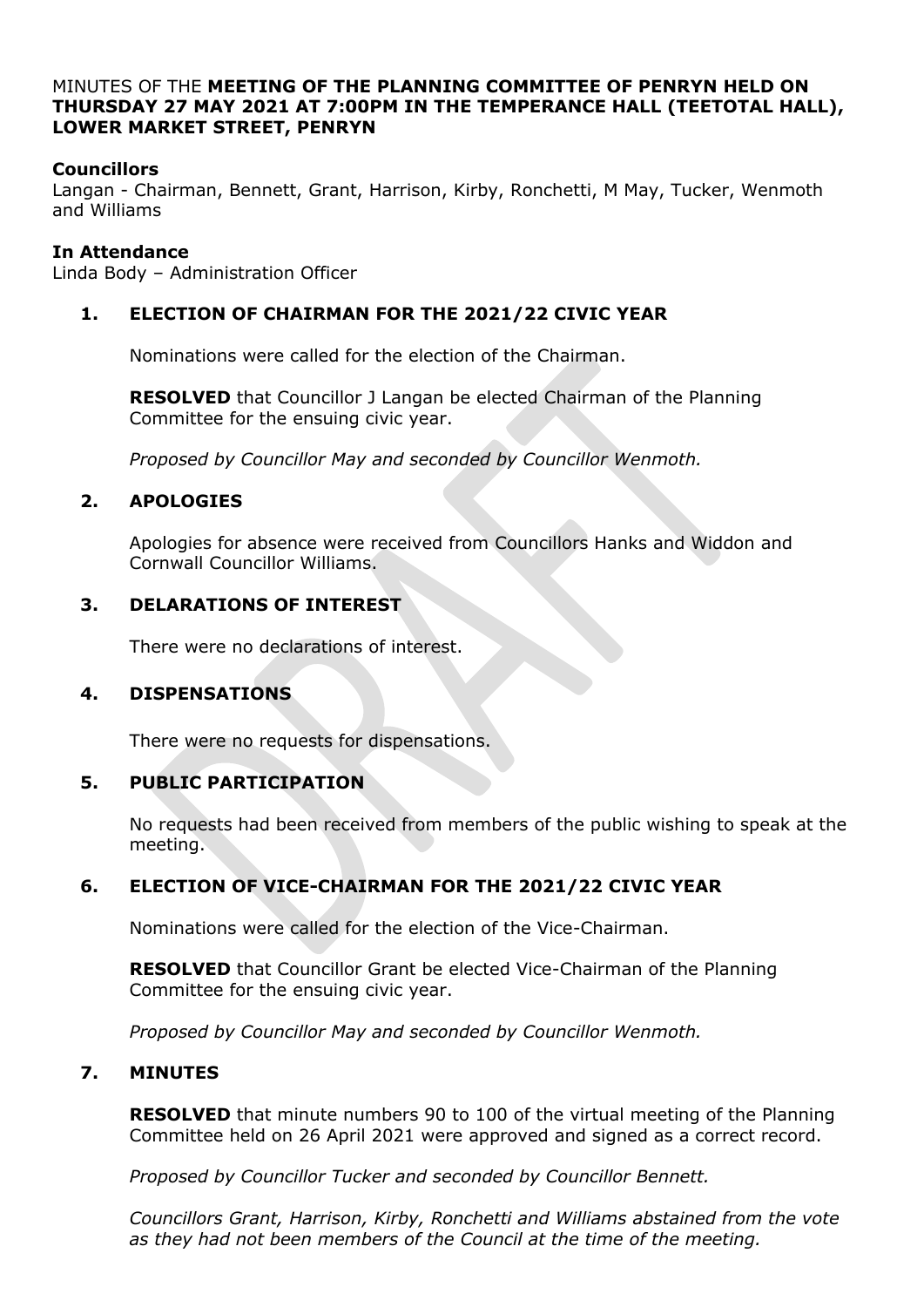# **8. CORRESPONDENCE**

The Administration Officer reported;

• Cornwall Council Planning Officer regarding application reference PA21/01622 – 40 Greenwood Crescent, Penryn.

The Town Council submitted a response of 'no objections', however, the Planning Office are looking to 'refuse planning permission' due to the significant adverse impacts, these include the bulk and mass of the new dwelling, which could result in a harmful loss of outlook and oppressive feel being imposed on existing occupants.

This would then create a substandard residential environment, which would further accentuate the fact that future occupants would have inadequate private amenity space.

The Planning Officer requested that the Town Council consider the following options as set out within the Protocol for Local Councils:

- 1. Agree with the Officers recommendation to refuse permission.
- 2. Agree to disagree.
- 3. Having made strong planning reasons to maintain the Town Council's original position on the proposal against the Officers recommendations then a request to submit the application is to be determined by the Planning Committee of Cornwall Council

The deadline for a response is Tuesday 1 June 2021.

A discussion then took place regarding the size of the proposed dwelling and the possibility of reducing the size, it was **RESOLVED** that Councillor Langan arrange a site visit and investigate this further and report back within the permitted time frame.

*Proposed by Councillor May and seconded by Councillor Langan.* 

# **9. PLANNING APPLICATIONS**

#### *PA20/02314 – 2A, Waterside House, Falmouth Road, Penryn*

*Retention of a portable container-based building used as a 'portable learning suite in conjunction with activities at Waterside House. Previous planning application number PA14/00133*

**RESOLVED** that the Town Council has NO OBJECTIONS to the application.

*Proposed by Councillor May and seconded by Councillor Grant.*

#### *PA21/02715 – 33 Trewarton Road, Penryn*

*Single storey pitched roof extension and works to existing house and garage to provide wheelchair access bedroom and shower with variation of condition 2 of decision PA20/01474 dated 07/04/2020*.

**RESOLVED** that the Town Council has NO OBJECTIONS to the application.

*Proposed by Councillor May and seconded by Councillor Tucker.*

# *PA21/03099 - Land at College Farm, College Hill, Penryn*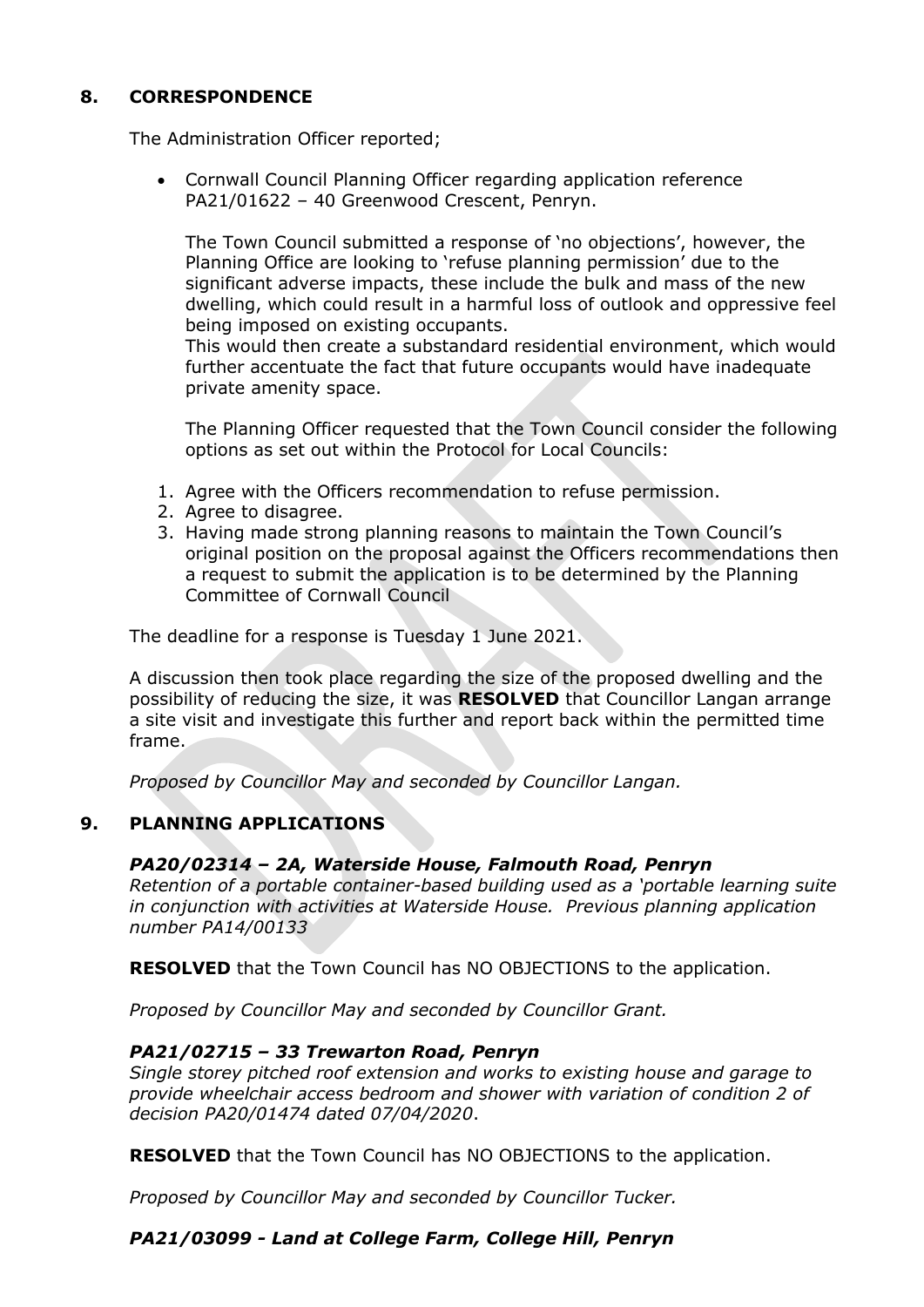*Reserved matters for scheme comprising 7 residential units, associated infrastructure (including retaining structures and works to the highway), access, parking, servicing and landscaping following outline consent PA16/06414. No environmental assessment was submitted. A reserved matters consent has already been approved for 121 residential units on site and construction work has already started on that part of the site.*

**RESOLVED** that the Town Council has no objections to the application. However, it does note the Highways Officers comments regarding constrained parking and turning space. The proportion of affordable homes to be maintained.

In conjunction with the forthcoming adoption of our Neighbourhood Plan and the declaration of the Climate Emergency, Penryn Town Council encourage all applications where relevant to consider renewable energy options, such as solar panels and non-gas reliant heating; energy efficiency measures, such as insulation; sustainably sourced materials and inclusion of electric car charging points. Consideration should be given to sustainable best practice schemes, such as BREEAM.

# *PA21/03670 – 12 Polsethow, Penryn*

*Replacement of existing approved balcony.*

**RESOLVED** that the Town Council has NO OBJECTIONS to the application.

*Proposed by Councillor Grant and seconded by Councillor Tucker.*

### *PA21/03918 – The Jewish and Congregationalist Cemeteries, Ponsharden, Falmouth*

*Works to repair the cemeteries (scheduled ancient monuments) including repair of the walls, hedges and boundaries enclosing the cemeteries, consolidation of the remains of the Mortuary Chapel and Othl, repair and consolidation of approximately 80 monuments, landscaping, tree maintenance, reconstruction of a collapsed retaining wall and consolidation of the north boundary bank adjacent to the highway.*

**RESOLVED** that the Town Council FULLY SUPPORTS the application.

*Proposed by Councillor Langan and seconded by Councillor Grant.*

# *PA21/03956 – Refined Precious Metals Ltd., Commercial Road, Penryn*

*Change of use and replacement of existing use class E(g)(iii) industrial unit, with proposed mix use maritime development including use class E(g)(i)(ii)(iii) at ground floor, E(c)(iii) at first floor and a new separate C3(a) dwelling at second floor.*

**RESOLVED** that the Town Council FULLY SUPPORTS the application.

*Proposed by Councillor May and seconded by Councillor Grant.*

# *PA21/04797 – St Gluvias Cemetery, Love Lane, Gorran Gorras, Penryn*

*Works to trees namely – (G1) Elms, fell – (G2) Sycamore, high coppice – (G3) Turkey Oak and Sycamore remove branches – (T4) Willow, remove branches – (T5) Yew, fell – (T6) Yew, remove branches – (T7) Beech, Fell - (T8) Beech, Fell – subject to a Tree Preservation Order (TPO).*

**RESOLVED** that the Town Council has NO OBJECTIONS to the application.